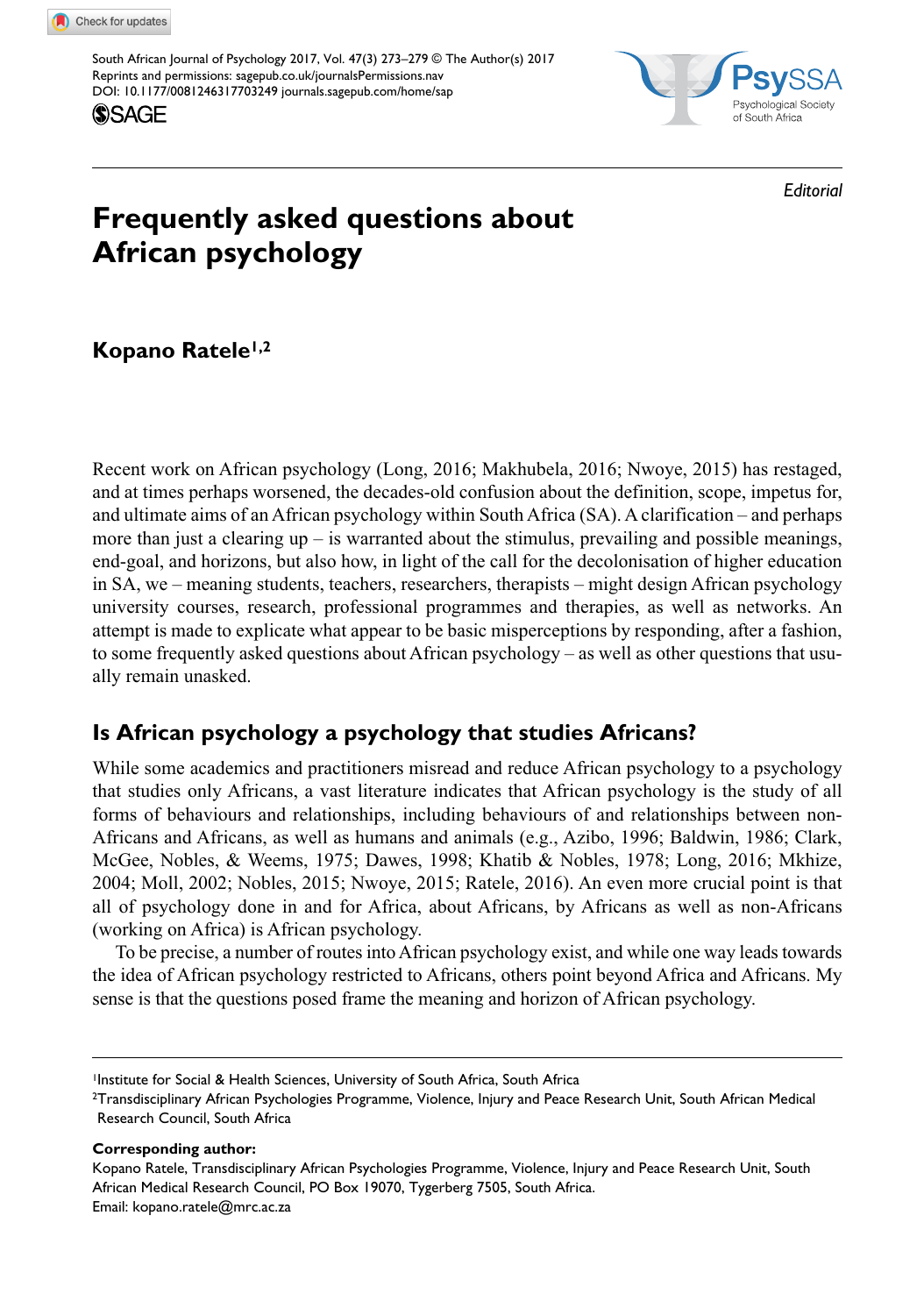Aware that this is an over-simplification, there are two broad ways to ask about African psychology. One set of questions mainly focusses on actors, subjects, and identities – who is the student, teacher, author, reader, study subject, therapist, or client. It is in this particular case where one might ask the question, 'is African psychology a psychology that focuses Africans?' Some researchers, teachers, and therapists may be inclined towards African psychology as focussed on Africans. However, such a question could also limit the potential and future of African psychology as a global enterprise. That is to say, when such identity-related questions are used to frame African psychology, African psychology often appears as an esoteric branch of psychology. It is on the basis of such identitarian questions that African psychology would get to be defined as *studies and therapies (of X, whatever X is) on or for (and, sometimes, although slightly different, by) Africans*. All the same, while there are researchers, teachers, and therapists who may prefer African psychology thus defined, it is one way to conceive of the work.

Another set of question is more miscellaneous, concerned with standpoints, methods, and applications: what is an appropriate therapy, how to teach, what are the topics of interest, how to approach them, and what interpretations can be derived from the data? From this angle one could ask: how might we undertake research within an African psychological perspective or how do we see therapeutic work? Such questions seem to lead towards a more variegated African psychology, with a definition suggested by the questions being: African psychology refers to *ways of situating oneself in the field of psychology in relation to and from Africa*. In other words, African psychology is *situated knowledge and practice*.

### **Why is there a need for African psychology if it is not necessarily a psychology that studies Africans?**

In simple terms, the main stimulus for an African psychology was to get out from under a Euromerican-centric psychology dominated by the rich Western countries, which have been led since the Second World War by the United States of America. In SA, the struggle was against apartheid psychology (Anonymous, 1986; Nicholas & Cooper, 1990; Seedat, Cloete, & Shochet, 1988). The ultimate goals in searching for an African psychology has been to build a relevant, appropriate, socio-politically conscious, transformed, or decolonised discipline and profession. The search for an African psychology was sometimes explicitly labelled as such, but as often was barely traceable under various discourses such as relevance, appropriateness, or transformation (Dawes, 1986; Long, 2013; Vogelman, 1987). Of course, there is no one-to-one correspondence between something like a *decolonised* psychology and an *African* psychology, which points to new questions. In the final analysis though, the need for an African psychological register is conceivable as part of a relatively long intellectual history to de-Westernise, contextualise, transform, or decolonise psychology and, more generally, knowledge in former colonies and the Global South (Cooper, 2013; Dawes, 1998; Manganyi, 1973, 2013).

## **Is the name African psychology not limiting?**

The name African psychology has real limitations. These include how, more than a label like US or South African psychology, it generates serious confusion. Perhaps worse, the term African psychology can burnish stereotypes of Africa as a special case. These limitations are not easily hurdled and, when they are, keep returning. To be sure, it is often necessary for those who do psychology on the peripheries of the world, particularly when they have to communicate to and orient those at the centres of the world of psychology like the United States, to retain labels like African, Chinese, or Latin American psychology. As such, African psychology is usually retained for the sake of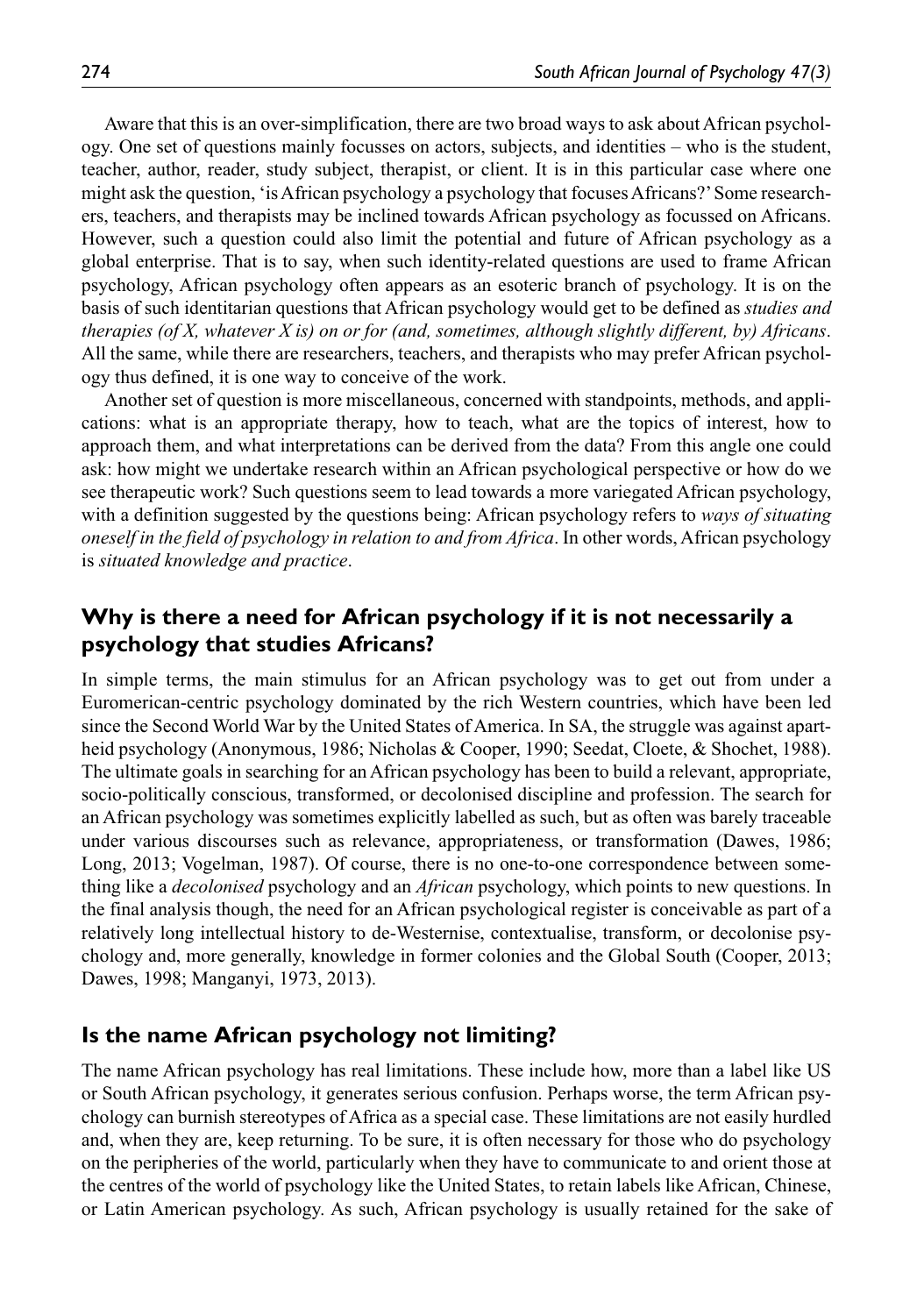charting the 'othered' terrain that needs to be described and point out to the powerful centre how realities on the peripheries are different from those at the centre.

But there are two very crucial and specific limitations about the label African psychology worth accentuating. First, unless one desires to contort oneself, all psychology regarding Africa and Africans on the continent and the diaspora has to be counted into the body of what is seen as African psychology. This seems a straightforward characterisation – except when it is not.

Second, the problem with the name African psychology arises out of the fact that debates about African psychology references, usually implicitly, other debates about histories of slavery, colonialism, and racism. African psychology partakes in existential, ontological, and political contests such as those on who can be African, whose home is Africa, besides those issues of who can teach about Africa, who is entitled to teach Africans, and who can do psychological repair work among Africans. An implication of all these broad and specific contests and issues is that it is hard for African psychology not to be political, even when it wishes remain neutral (see Biesheuvel, 1987), as these issues and contests derive from the politics in African countries.

The unasked question is why is there a need to use the adjective *African* psychology instead of simply taking all psychology done in Africa on Africans and non-Africans samples as psychology, period. What some scholars seek to do with the term African is to distinguish between different ways of thinking about Africa, being African, and psychology (Mkhize, 2004; Nwoye, 2015). Out of this quest, again usually implied than explicitly stated, are to be found attempts to differentiate between psychology that *identifies with* or empathetically *centres* Africa, and a neutral psychology that approaches Africa as one object among others. As such, while all psychology that is taught, studied, published, and applied in SA, just like in other African countries, is of course African psychology, the effort has been to surface psychology teaching, research, and applications that consciously identify themselves with Africa. The latter is what is sometimes referred to as Africancentred/Afrocentric psychology. Wade Nobles (2015) had this to say about this distinction:

We, therefore, should not be just talking about psychology in Africa. To simply bring Western psychology to Africa is to be complicit in the mental brainwashing and psychic terrorism . . . of Africa and the adoption of the very tool and theories that have been used to demean, defame, debilitate, and damage us. In effect to merely advance Western psychology into Africa would be akin to uncritically drinking poison as if it were medicine to heal and revive ourselves (pp. 402–403).

Even when the distinction has been made clear, the questions one poses about Africa, Africans, the West, and the psychology will tend close or open up how we think of an African psychology. Thus, it is necessary to recognise that the term African psychology is contingent, can have multiple meanings, and, in countries like SA, overladen with political history of colonialism and apartheid racism. The term African psychology will therefore have to be always contingently embraced by students, teachers, researchers, and therapists even as psychological work from different countries of Africa remain in need of strengthening, in some countries, like the Gambia and Equatorial Guinea for instance, considerably more so than in others. Strengthening African psychology is a gargantuan task, and in my view would include (a) taking up the challenge to redefine the relation between psychology and Africa; (b) to better, energetically and more sophisticatedly locate Africa in global psychology; and (c) to highlight the situatedness of all psychological knowledge and practice.

#### **What does it mean to say African psychology is situated knowledge and practice?**

Situated African knowledge and practice is work that is conscious of its birth, history, context, and point of view. Situatedness signals location, position, orientation, or standpoint. To be situated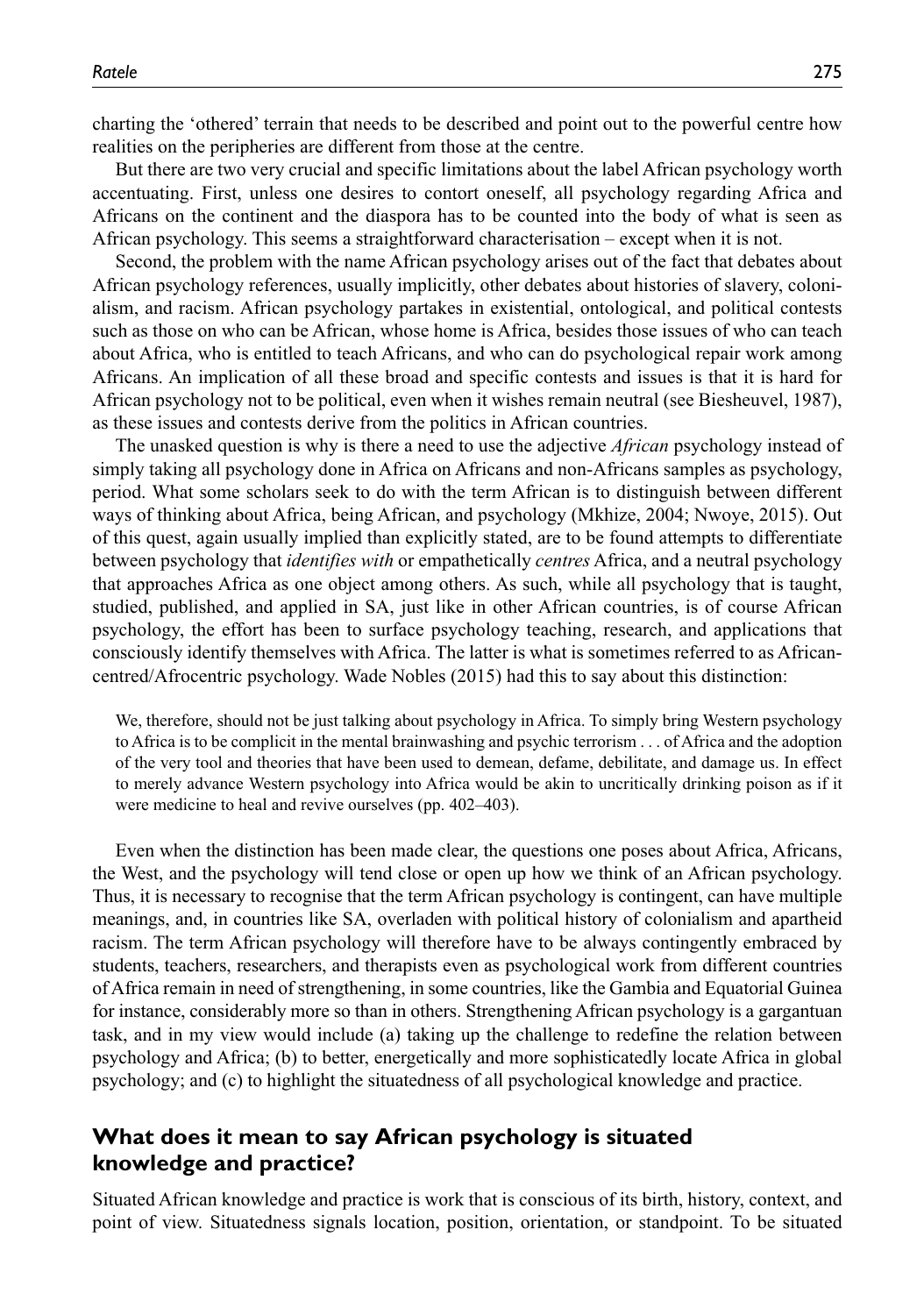begins with appreciating one's biography, sociality, perspective, and interpretations. African psychology in this light is the same thing as situated psychology. But situated psychology is not always African. US psychology is situated psychology, as is British, Chinese, French, Islamic, and Latin American psychology. All psychology is situated. However, the fact is that in a world differentiated by economic, military, racial, and cultural power, on average those who have better access to such power have little need to situate their knowledge and practice.

What is called African psychology is then not a separate body of knowledge but a way to *situate one's work* and *oneself*. But there are different ways people situate themselves in any field on knowledge and practice. As situated practice and knowledge African psychology is not one single thing but a polyvocal and dynamic enterprise. It is made of different voices. It is not static. In that way, African psychology is composed of different orientations. And how one is situated in or orients to the world frames the research questions one ask; presents the world from a certain view and occludes other possibilities; influences the therapeutic goals, success, and failures; and determines what one teaches and leaves out.

#### **How many orientations are found in African psychology?**

The number is not definitive, but the fact is that there is more than one orientation towards African psychology. It is proposed that four orientations are distinguishable under the umbrella African psychology (Ratele, 2016). The four orientations that constitute African psychology are as follows: (a) a more western-oriented African psychology; (b) what I call psychological and psychoanalytic African studies; (c) a more culturally, spiritually, metaphysically, philosophically inclined African psychology (cultural African psychology in short); and (d) a more materialist, political, or critical African psychology (critical African psychology in short; Figure 1).

Sometimes these orientations are readily graspable – such as the more western-oriented African psychology (elsewhere referred to as the psychology in Africa orientation [Ratele, 2016]). As the mainstream, western-oriented African psychology is how the majority of psychologists are situated, and the literature is too vast to reference. At other times the orientations are represented by a handful of scholars (Abdi, 1975; Mkhize, 2004; Nsamenang, 1995; Nwoye, 2015).

A western-oriented African psychology considers African psychology as the study of behaviour (in African settings). A western-oriented African psychology stance assumes, implicitly or explicitly, that psychology is a universal science, apolitical, objective, and largely value-neutral. This forms mainstream psychology in SA – the core content and concepts of what is taught in universities, the therapeutic modalities used in consulting rooms and psychiatric hospitals, and the research work that is published in journals and books.

Psychological and psychoanalytic African studies refer to work, sometimes by psychologists, and arguably more often by non-psychologists, that uses psychological tools and concepts to study Africa (Adams & Dzokoto, 2003; Diouf, 2003; Mbembe, 1992; Ratele, 2008). African psychology as part of African studies indicates using psychological and psychoanalytic methods, theories, tools, and insights *within* African studies. Hence, this orientation is taken to indicate psychologically and psychoanalytically inclined African studies, where African studies refer to those studies whose object is Africa and its societies, including studies in African history, politics, economics, anthropology, philosophy, languages and literature, and religion. Psychological and psychoanalytic African studies are inclined towards interdisciplinarity and transdisciplinarity.

The third orientation of African, the more culturally, spiritually, metaphysically, philosophically inclined African psychology situates the investigator and the investigated, the therapist and the client, the teacher and the student in a cultural world. Culture is placed at the centre of psychology and Africa. The cultural effects of colonialism and apartheid racism are also seen as figuring prominently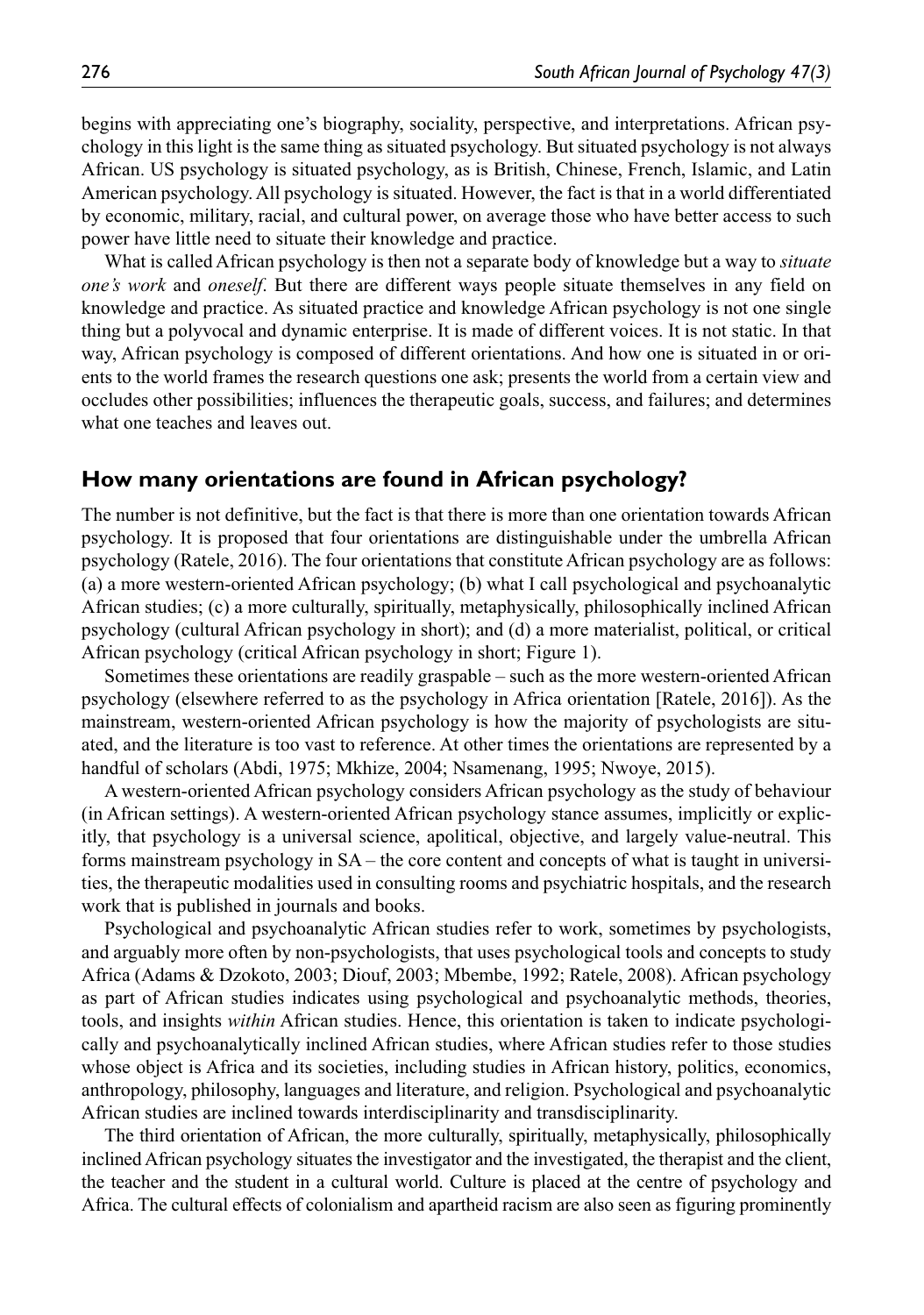

**Figure 1.** Four orientations in African psychology.

in the lives of Africans. The object of study is the person in their cultural context and the culture that shapes the person. The problems of the person seeking counselling are seen to emerge from the dynamic between culture and person, and an understanding of the culture is as important as understanding the person. The student who comes to the psychology class is seen as a cultural being, bringing her culture into the lecture room. Cultural African psychology begins with putting people in their cultural context, seeing practices from the people's cultural point of view.

As a more materialist, political, or critical orientation, African psychology seeks to be attentive to the materiality or structures of daily life, including economic and political and other social structures. These structures are seen as shaping psychology and a critical African psychology perceives itself as oppositionally situated within yet against political, economic, and other social structures. Like the previous two orientations, critically oriented African psychology tends to be interdisciplinary and transdisciplinary, appropriating from critical African thought, critical Western psychologists and critical Western thought more generally. Critical African psychologists prefer to pose questions about the workings of power and knowledge in their societies and within psychology. This orientation is distinguished from cultural African psychology by a suspicious stance not only towards US and Western European psychology, but also suspicion towards all psychology and notions culture.

In heading towards a conclusion, it needs restating that what distinguishes these orientations from each other are the manner two main central ideas – Africa and psychology – are apprehended. But the case is often that how the two ideas are understood and approached remains implicit. The most significant element is, however, that one is always situated, unconsciously or after deliberation. The four African psychologies can therefore be considered as ways actors are positioned in relation to Africa as an object of study, towards psychology's place in Africa, towards Africa as a place of knowledge making, as well as to their own being, social relations, perspective, and expertise. The crucial point is that orientation, or situatedness – that is, the way clinicians, counsellors, teachers of psychology, and researchers are positioned or position themselves – has an effect on psychotherapy, counselling, teaching, and research.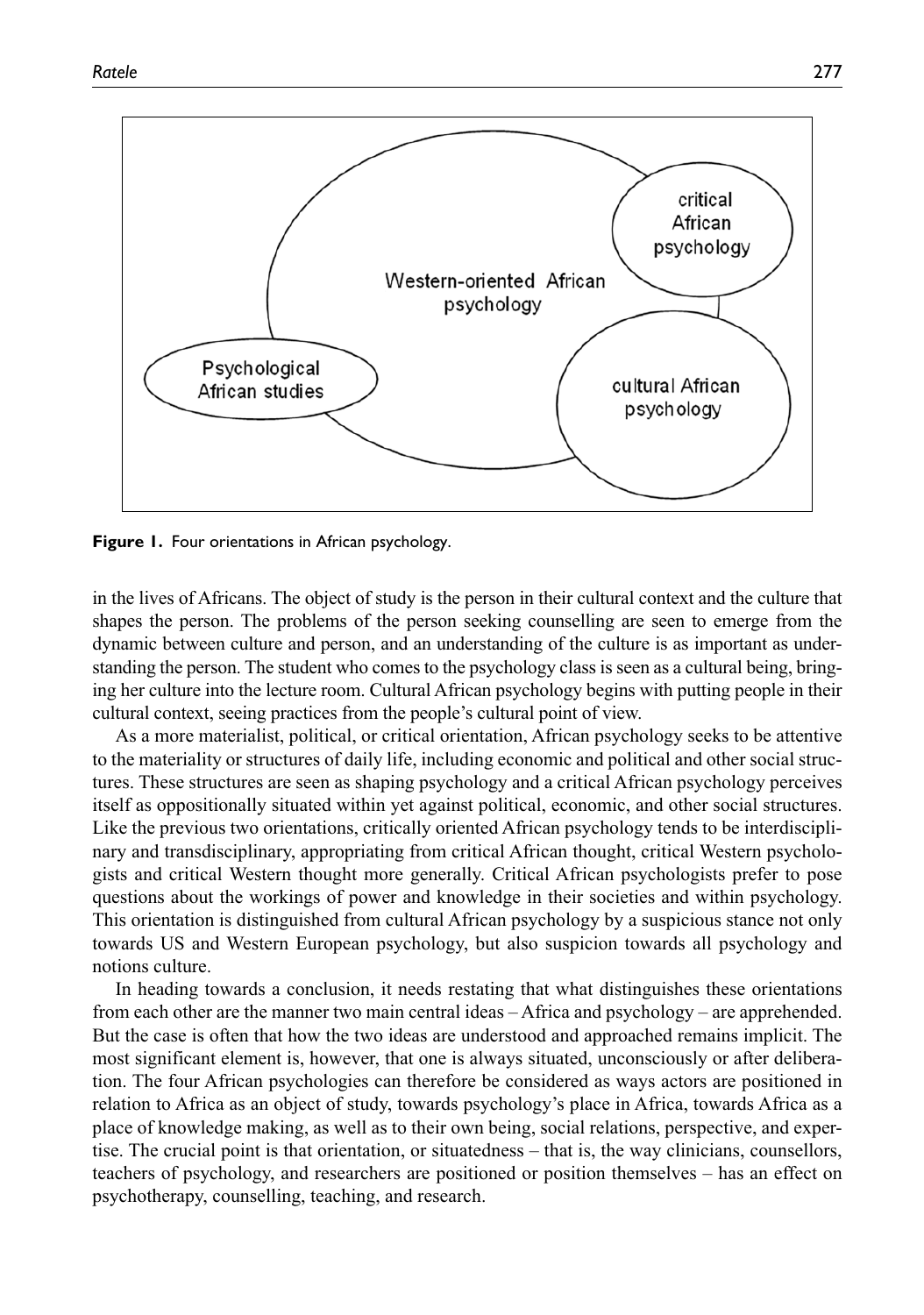The four African psychological orientations are not meant to correspond to the established branches or areas such as critical psychology, cultural psychology, cross-cultural psychology, political psychology, economic psychology, or indigenous psychology. They are also not meant to correspond to established sub-disciplines of psychology such as general, cognitive, developmental, personality, community, and social psychology; not to the categories of registration such as clinical, counselling, industrial, educational, research, neuropsychology, and forensic psychology; and not to the divisions of the professional associations of psychologists. Instead, different African psychological orientations are, in my assessment, found *within* the areas of work, sub-disciplines, *within* registration categories, and *within* the divisions of the professional association. In SA, some areas of work, sub-disciplines, registration categories, and divisions more than others, simply because of the sheer numbers involved, will evidence more debates on African psychology.

It is also worth noting that African psychology teachers, researchers, and psychotherapists can and do move across these different orientations; that the boundaries between the four psychologies are permeable; and that it is more likely that individual psychologists will at different points in time orientate themselves in one way or another with regard to African and psychology.

#### **Funding**

The author(s) received no financial support for the research, authorship, and/or publication of this article.

#### **References**

- Abdi, O. Y. (1975). The problems and prospects of psychology in Africa. *International Journal of Psychology*, *10*, 227–234.
- Adams, G., & Dzokoto, A. V. (2003). Self and identity in African studies. *Self and Identity*, *2*, 345–359.
- Anonymous. (1986). Some thoughts on a more relevant or indigenous counselling psychology in South Africa: Discovering the socio-political context of the oppressed. *Psychology in Society (PINS)*, *5*, 81–89.
- Azibo, D. A. Y. (Ed.). (1996). *African psychology in historical perspective and related commentary*. Trenton, NJ: Africa World Press.
- Baldwin, J. A. (1986). African (Black) psychology: Issues and synthesis. *Journal of Black Studies*, *16*, 235–249.
- Biesheuvel, S. (1987). Psychology: Science and politics. Theoretical developments and applications in a plural society. *South African Journal of Psychology*, *17*, 1–8.
- Clark, C. X., McGee, D. P., Nobles, W., & Weems, L. X. (1975). Voodoo or IQ: An introduction to African psychology. *Journal of Black Psychology*, *1*(2), 9–29.
- Cooper, S. (2013). Africanizing South African psychology. *Journal of Black Psychology*, *39*, 212–222.
- Dawes, A. (1986). The notion of relevant psychology with particular reference to Africanist pragmatic initiatives. *Psychology in Society (PINS)*, *5*, 28–48.
- Dawes, A. (1998). Africanisation of psychology: Identities and continents. *Psychology in Society (PINS)*, *23*,  $3-16$ .
- Diouf, M. (2003). Engaging postcolonial cultures: African youth and public space. *African Studies Review*, *46*(1), 1–12.
- Khatib, S. M., & Nobles, W. W. (1978). Historical foundations of African psychology and their philosophical consequences. *Journal of Black Psychology*, *4*, 91–101.
- Long, W. (2013). Rethinking 'relevance': South African psychology in context. *History of Psychology*, *16*, 19–35.
- Long, W. (2016). On the Africanization of psychology. *South African Journal of Psychology*, *46*, 429–431.
- Makhubela, M. (2016). From psychology in Africa to African psychology: Going nowhere slowly. *Psychology in Society (PINS)*, *52*, 1–18.
- Manganyi, N. C. (1973). *Being-black-in-the-world*. Johannesburg, South Africa: Ravan Press.